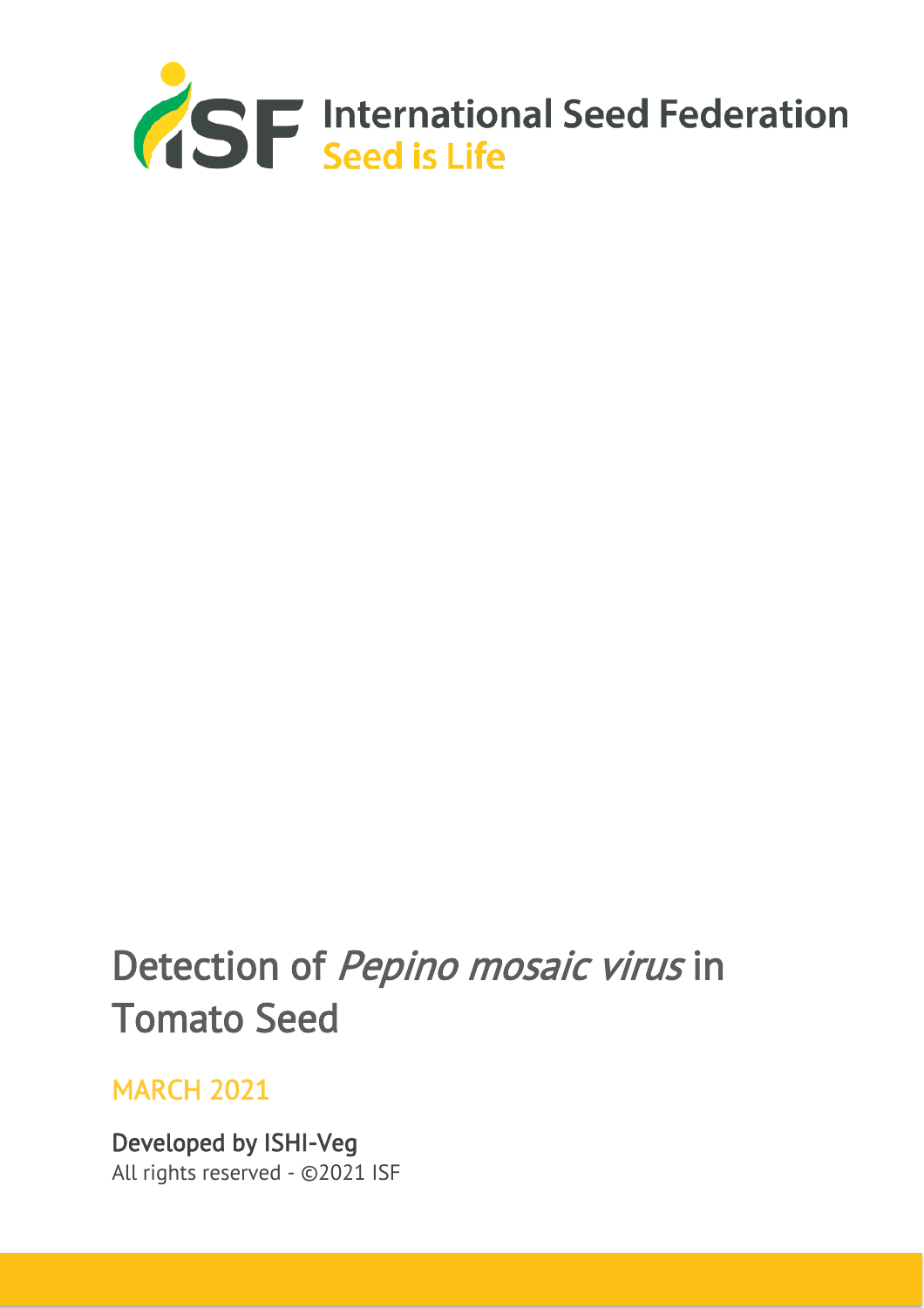

# Detection of *Pepino mosaic virus* in Tomato seed

| Crop:        | Tomato (Solanum lycopersicum) |
|--------------|-------------------------------|
| Pathogen(s): | Pepino mosaic virus           |
| Version:     | 5 (March 2021)                |

#### PRINCIPLE

Detection of infectious *Pepino mosaic virus* (PepMV) in seed of tomatoes is done by inoculation of Nicotiana benthamiana plants followed by ELISA of the new non-inoculated leaves of the plants to confirm the presence of infectious PepMV.

An ELISA on seed extracts may be used as a pre-screen. The test is complete if no PepMV is detected and the seed lot is considered healthy. However, as ELISA detects both infectious and non-infectious virions, a positive pre-screen ELISA is followed by a bioassay to determine the presence of infectious PepMV. The full method process workflow is presented in Figure 1.



Figure 1. Method process workflow

#### METHOD VALIDATION

The test method was evaluated in a comparative test organised by ISHI-Veg (Krinkels 2001).

The test for detecting PepMV in tomato seed has been approved by the US National Seed Health System (NSHS) as a Standard B [\(https://seedhealth.org/seed-health-testing-methods/\)](https://seedhealth.org/seed-health-testing-methods/).

The ELISA has been shown to reproducibly detect a single PepMV infested seed in test samples in a comparative test with six participating laboratories (Krinkels 2001). Using a dilution series of systemically infected leaves in healthy seed extracts, 10,000-fold dilutions were reproducibly detected in both ELISA and bioassay. This sensitivity could vary depending upon laboratory conditions. It is the responsibility of the user to determine sensitivity at the time of running the assay.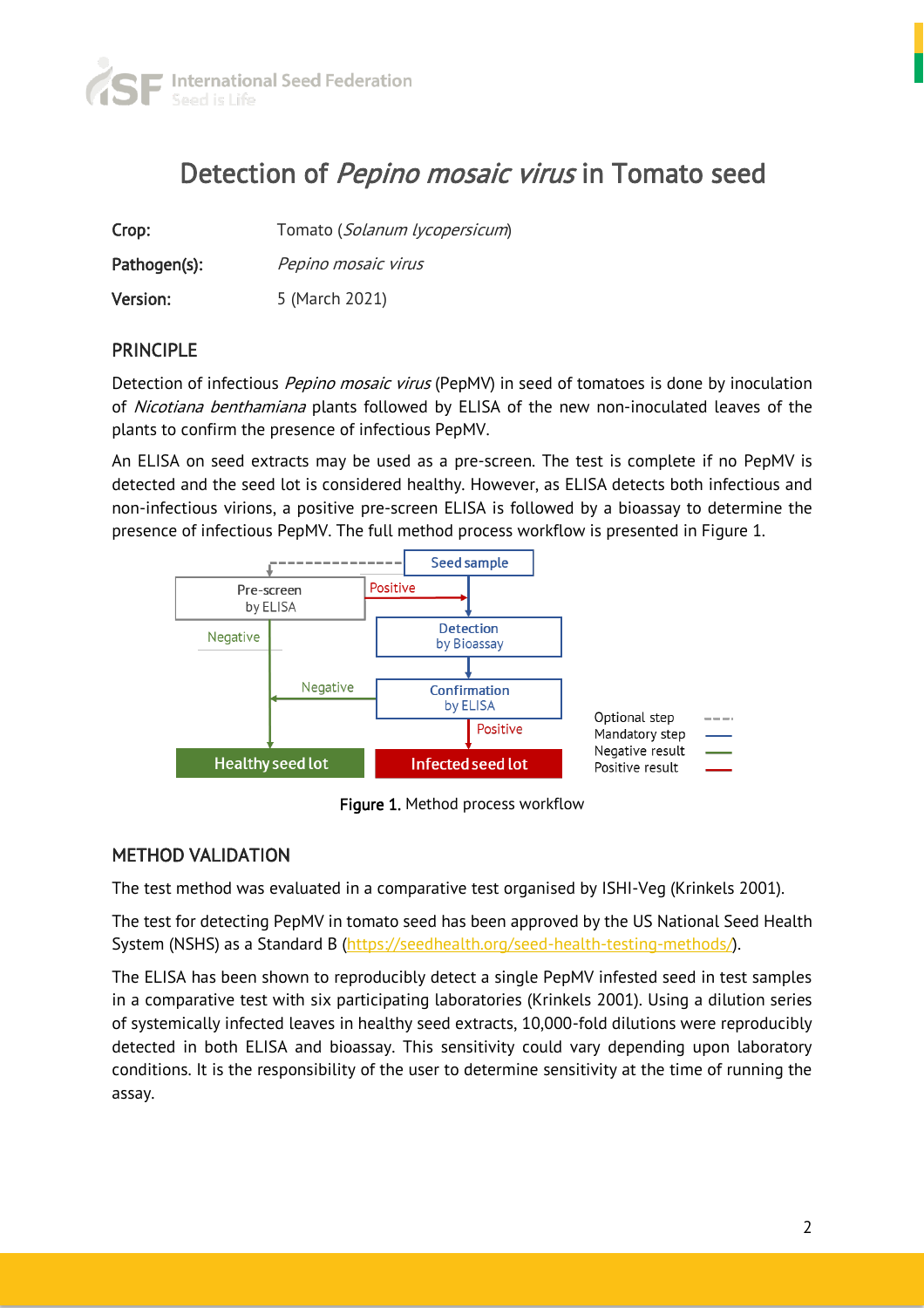

#### RESTRICTIONS ON USE

Technical details on the reagents / material used in the comparative test study (e.g. supplier information) are provided in the protocol. If material and consumables from different suppliers are used, it is necessary to verify their performance.

This test method is suitable for untreated seed.

This test method is suitable for seed that has been treated using physical or chemical (acid extraction, calcium or sodium hypochlorite, tri-sodium phosphate, etc.) processes with the aim of disinfestation/disinfection, provided that any residue, if present, does not influence the assay. It is the responsibility of the user to check for inhibition by analysis, sample spiking, or experimental comparisons.

It is recommended that the seed be checked for traces of any seed treatment that may interfere with the infectivity of the virus. This is done by comparing the infectivity of PepMV in two dilution series: one of the treated-seed extract spiked with infectious PepMV and the other with infectious PepMV in extraction buffer. The latter acts as a control.

Although ELISA is compatible with some seed treatment chemicals (Pataky et al. 2004), seed treatments may affect the performance of this test. It is the responsibility of the user to check for such antagonism by analysis, sample spiking, or experimental comparisons.

#### METHOD EXECUTION

To ensure process standardisation and valid results, it is strongly recommended to follow the best practices developed by ISHI-Veg for **ELISA Assays in Seed Health Tests**.

#### SAMPLE AND SUBSAMPLE SIZE

The recommended minimum sample size is 3,000 seeds with a maximum subsample size of 250 seeds.

It should be noted that infested seeds (a single one being detectable in a sample) rarely lead to infected seedlings. Given this low transmission rate (less than 1 in 1000 (Krinkels 2001)), a sample size of 3,000 seeds is considered to be appropriate.

| <b>Version</b> | <b>Date</b>     | Changes (minor editorial changes not indicated)                                                                                                                                                  |
|----------------|-----------------|--------------------------------------------------------------------------------------------------------------------------------------------------------------------------------------------------|
| 1              | October<br>2003 |                                                                                                                                                                                                  |
|                | January<br>2007 | Protocol updated to a new ISF template.<br>'Method Description' section updated, including a simplification of the<br>ELISA method.                                                              |
| 3              | January<br>2009 | 'Restrictions on Use' section updated to include that the test is suitable<br>for seeds treated with most chemicals with the aim of fungal disinfection<br>with reference to Pataky et al. 2004. |

#### REVISION HISTORY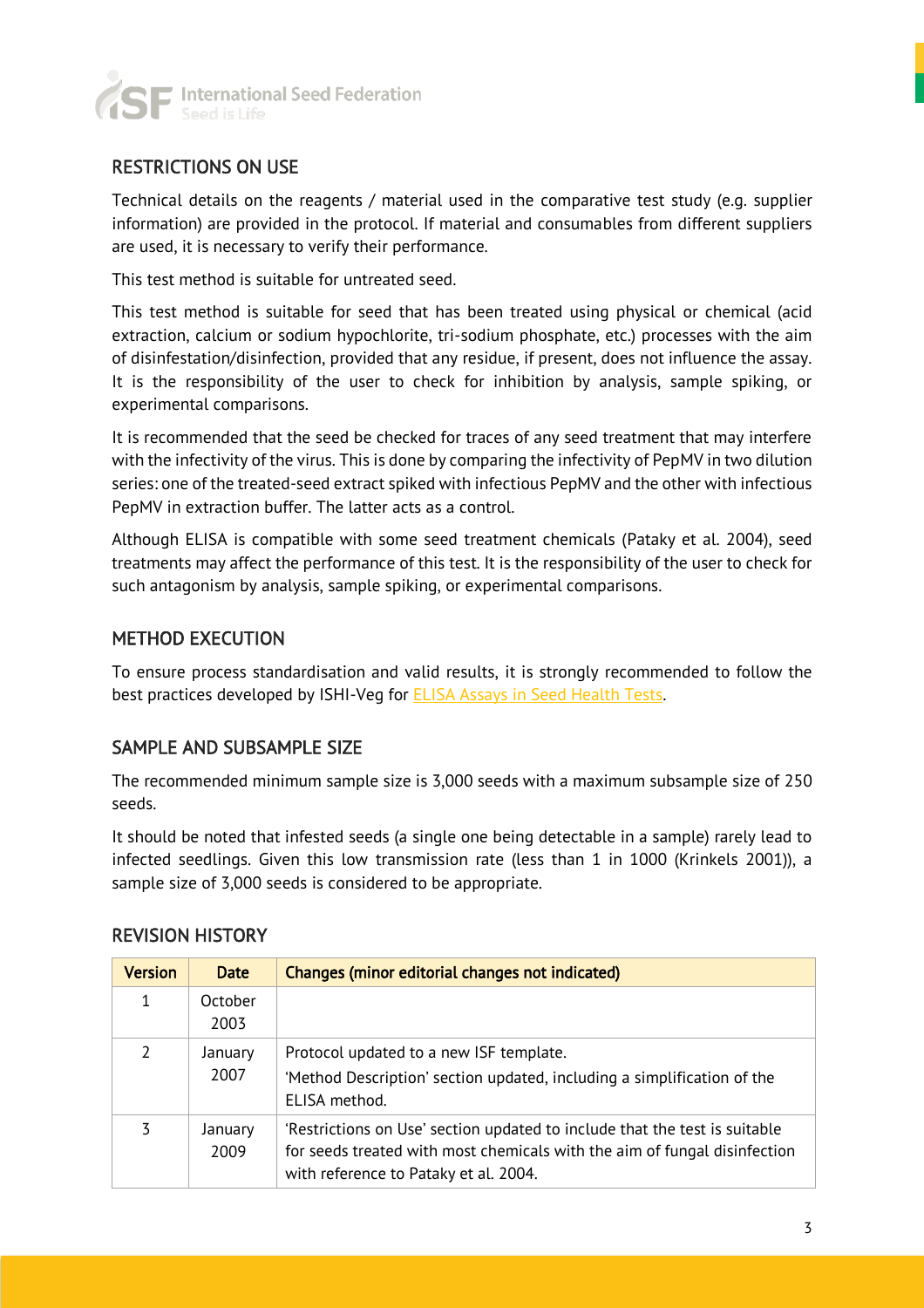

| 4   | August<br>2011 | Crop name Solanum lycopersicum added.<br>'Sensitivity and Restrictions on Use' section updated to include that it is<br>the responsibility of the end-user to check for antagonism and to<br>determine sensitivity of the assays at the time of running the assay. |
|-----|----------------|--------------------------------------------------------------------------------------------------------------------------------------------------------------------------------------------------------------------------------------------------------------------|
| 4.1 | July<br>2017   | 'Validation' section updated to include the approval from the NSHS as<br>Standard B.<br>'Method Execution' section added.                                                                                                                                          |
| 5   | March<br>2021  | Protocol presented in accordance with ISHI-Veg's protocol quidelines.<br>Crop name Lycopersicon esculentum removed.<br>A table with the controls added to the ELISA section.                                                                                       |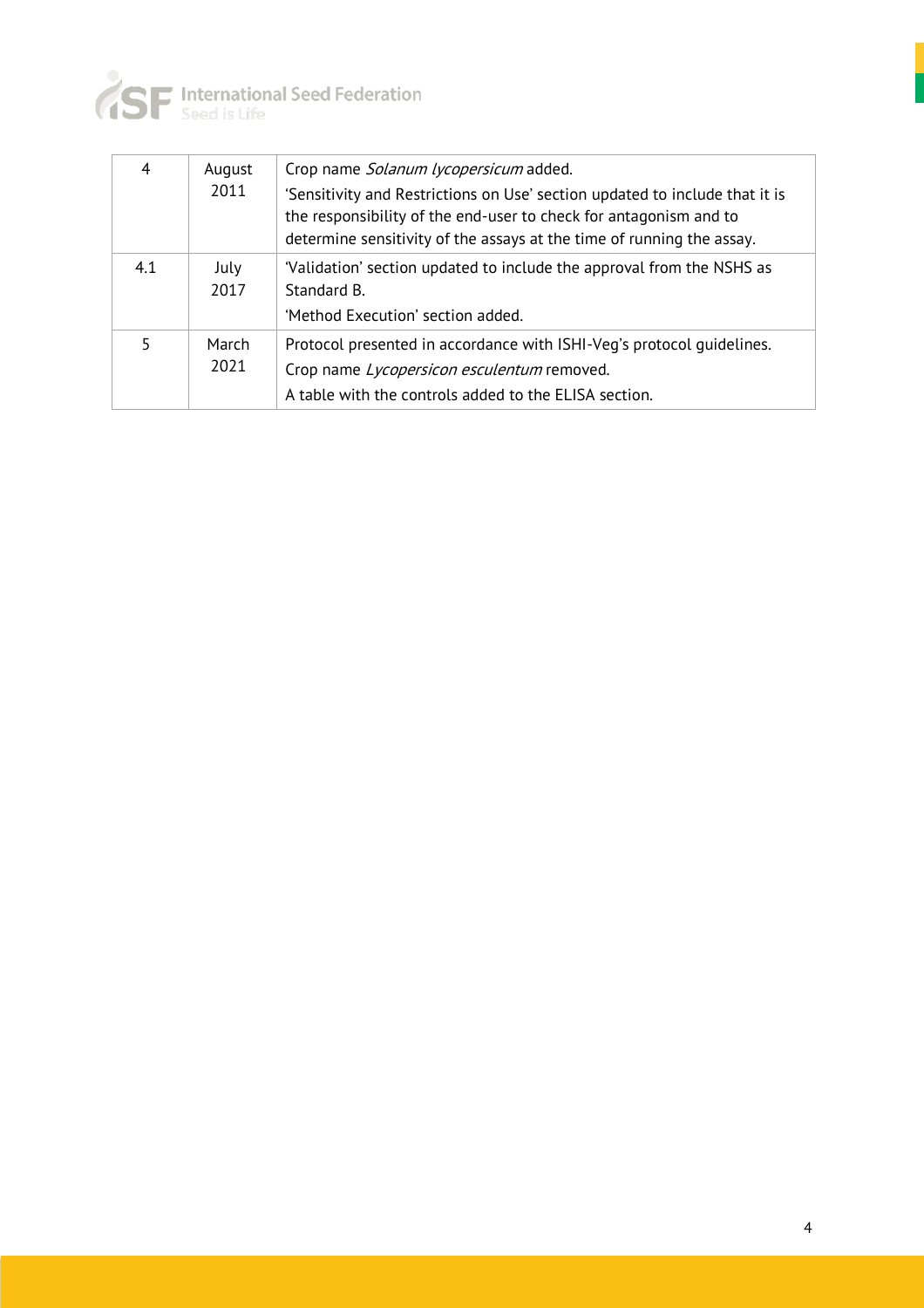

## Protocol for detecting Pepino mosaic virus in Tomato Seed

### I. PRE-SCREEN BY ENZYME-LINKED IMMUNOSORBENT ASSAY (ELISA) (OPTIONAL STEP)

#### **Materials**

- − Seed extraction buffer (Table I.1)
- − Controls (Table I.2)
- − Grinder
- − ELISA necessities
- − Lab disposables

#### Table I.1 Seed extraction buffer (use within 24 h after preparation)

| Compound                      | Amount/L         |
|-------------------------------|------------------|
| NaCl                          | 8.0q             |
| $Na2HPO4$ .12H <sub>2</sub> O | 2.9q             |
| $KH_2PO_4$                    | 0.2 g            |
| KCL                           | 0.2 <sub>q</sub> |
| $Na2SO3a$                     | 1.0 <sub>q</sub> |

<sup>a</sup>Add after autoclaving.

#### Table I.2 Types of controls used

| Control type                   | <b>Description</b>                                                                                                                             |
|--------------------------------|------------------------------------------------------------------------------------------------------------------------------------------------|
| Positive Process Control (PPC) | Tomato seed with infectious PepMV or an appropriate dilution<br>of reference material including infectious PepMV in seed<br>extraction buffer. |
| Negative Process Control (NPC) | Tomato seed free of PepMV                                                                                                                      |
| Buffer Control (BC)            | The buffers and reagents used in the ELISA, with no seed/tissue<br>matrix or target pathogen                                                   |

#### 1. Seed extraction

- 1.1. Grind seeds of each subsample, the positive process control (PPC) and the negative process control (NPC), in 10 mL seed extraction buffer.
- Note: Process extracts immediately after grinding or store at 4 °C for a maximum of 20 hours. Do not freeze. If the extracts are to be used for the bioassay after ELISA, the ELISA must be completed within 20 hours after extraction. Store the PPC and NPC (Table I.2) under similar conditions as the samples to validate the results.

#### 2. ELISA

2.1. Run a double-antibody-sandwich (DAS-)ELISA on the extracts (Albrechtsen 2006, Clark & Adams 1977).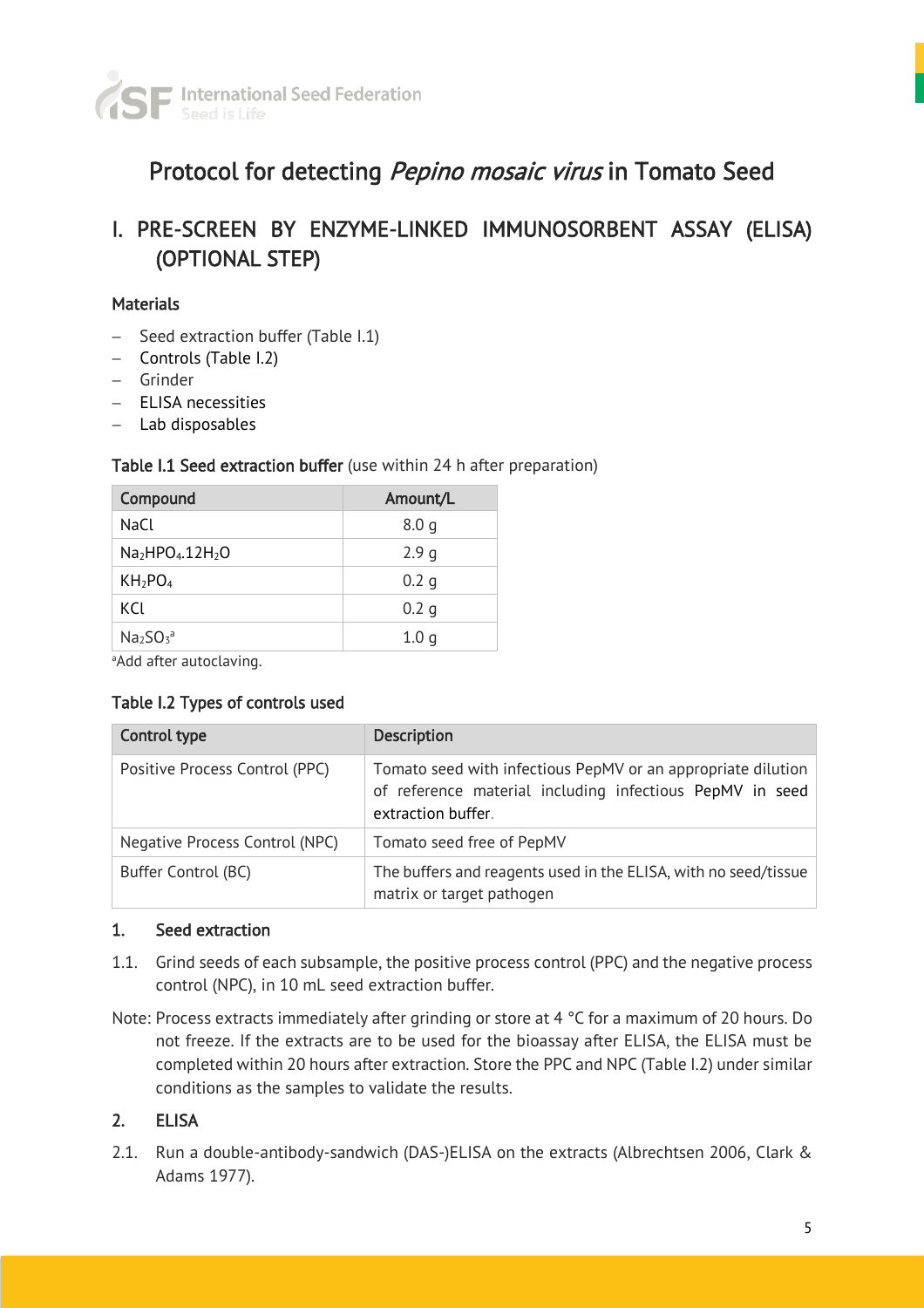

- 2.2. A subsample is regarded as positive (infectious PepMV present) when the signal in ELISA is above the decision threshold.
- Note: The source of antiserum is critical. In the comparative test study the antiserum supplied by Wageningen Plant Research was used [\(https://www.wur.nl/en/show/Prime-Diagnostics-](https://www.wur.nl/en/show/Prime-Diagnostics-2.htm)[2.htm\)](https://www.wur.nl/en/show/Prime-Diagnostics-2.htm). If different antisera and buffers are used, or even different lot numbers, it is necessary to verify their performance.

#### 3. Validity of test results

Test results are only valid when all included controls presented in Table I.2 give the expected result. A positive test result must be followed by a bioassay (described in section II) to determine the presence of infectious PepMV.

### II. DETECTION BY BIOASSAY AND CONFIRMATION BY ENZYME-LINKED IMMUNOSORBENT ASSAY (ELISA)

#### **Materials**

- − Seed extraction buffer (Table I.1)
- − Controls (Table I.2)
- − Grinder
- − Nicotiana benthamiana plants
- − Carborundum
- − Protective mask
- − Gloves
- − Tap water
- − ELISA necessities
- − Lab disposables

#### General notes

- *̶* Nicotiana benthamiana is a systemic host for all PepMV strains tested. N. benthamiana is preferred over tomato as an assay plant because the systemic movement of the virus in tomato can be erratic. Furthermore, leaves of N. benthamiana are more easily inoculated.
- Although PepMV infection of N. benthamiana usually results in conspicuous symptoms this is not the case at all times, and symptoms can be caused by other factors than PepMV. Therefore, ELISA of assay plants is required.

#### 1. Seed extraction

1.1. Perform the seed extraction as described in section I.1, or use the seed extracts as obtained in section I.1 when performing the bioassay after the pre-screen ELISA assay (Section I).

#### 2. Inoculation of Nicotiana benthamiana assay plants

Assay plants should have 4–7 (nearly) fully expanded leaves, and should have been raised under sufficient light intensity at an average temperature of 20–25 °C. Avoid older assay plants that start to flower. Assay plants should have good turgor at the time of inoculation (Figure II.1).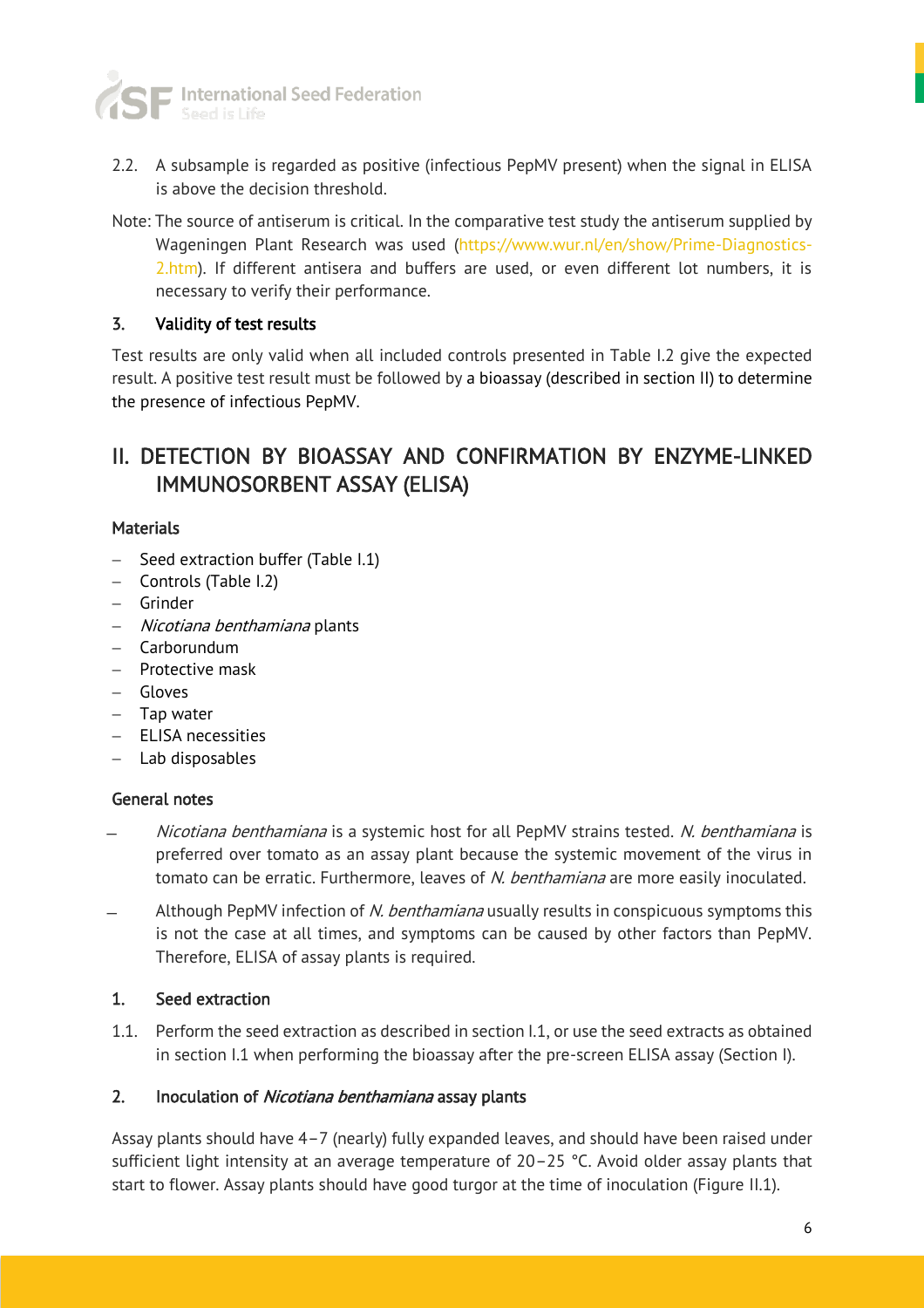



Figure II.1 An assay plant at the latest stage suitable for inoculation; Leaves to be inoculated are marked by 'x'.

2.1. Inoculate each seed extract, including the positive process control (PPC), and negative process control (NPC), on the two youngest (nearly) fully expanded leaves of two plants, going across the whole surface. Do not use the primary leaf (oldest true leaf).

Inoculate by first dusting the leaves moderately with carborundum (320 mesh grit powder, Fisher Scientific or equivalent), while wearing a protective mask, followed by placing a drop of inoculum (100-200  $\mu$ L) onto the leaf. Smear the drop with fingers without applying pressure.

- Note: Work with gloves and change them between samples or clean hands thoroughly between samples by using alkaline soap.
- 2.2. Rinse the plants with tap water a few minutes after inoculation.
- 2.3. In order to allow the assay plants to become systemically infected, incubate them for at least 14 days under controlled conditions at  $25\pm5$  °C and with at least 12 hours of light per day.

#### 3. Sampling of *Nicotiana benthamiana* assay plants and leaf extraction

- 3.1. For each subsample, the PPC, and the NPC, sample and pool leaf material from both assay plants, making sure that the pooled leaves weigh 0.2–0.5 g. Select younger leaves that have expanded during the preceding weeks and not the inoculated leaves.
- 3.2. Process samples immediately, store at 4° C for at most 48 hours or freeze until use. If the samples were frozen, process them as soon as they have thawed.
- 3.3. Grind each pooled leaf sample in 10-12 mL ELISA extraction buffer. Process extracts immediately after grinding, store at 4  $^{\circ}$ C for a maximum of 24 hours or freeze until use.